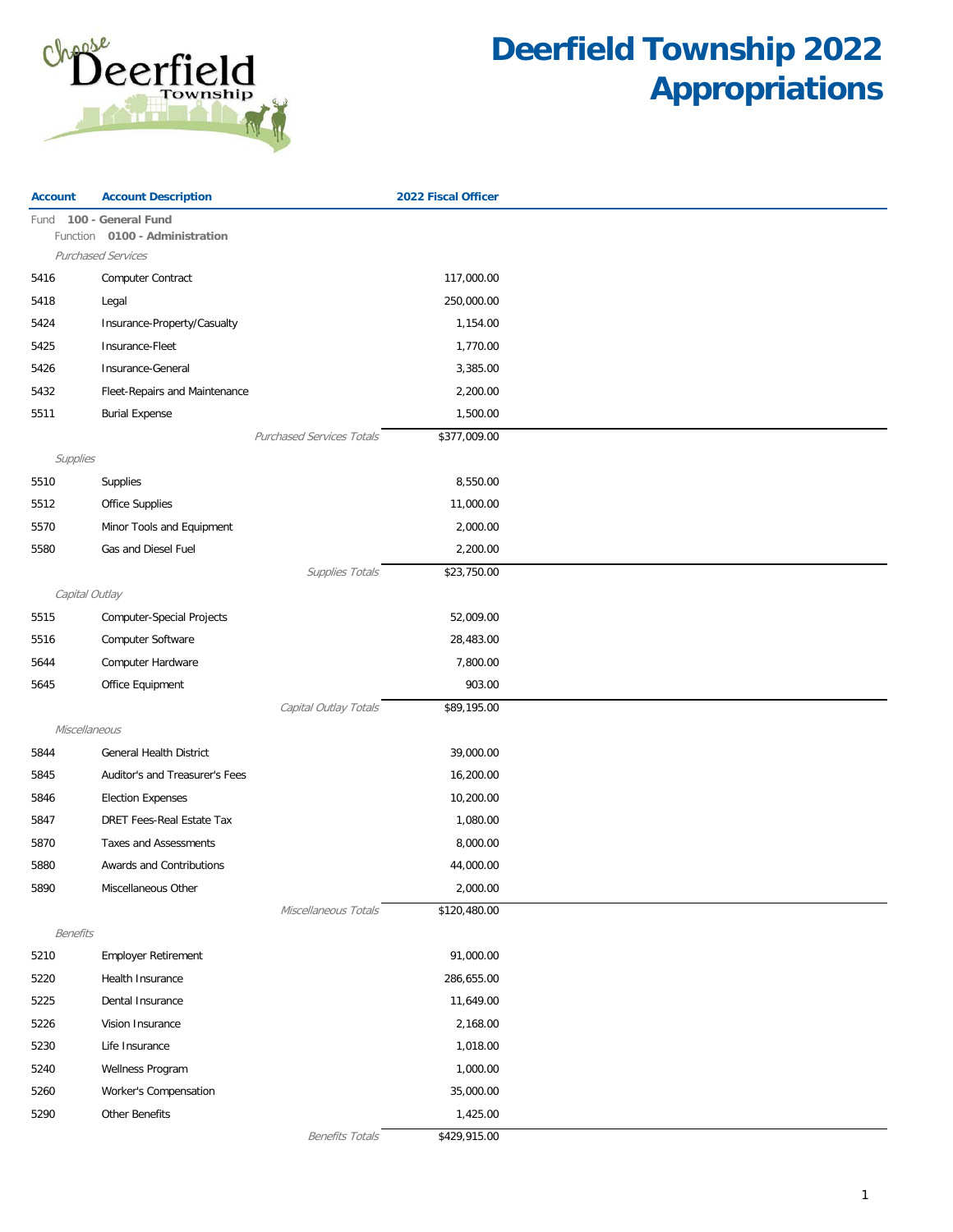

|                 | Transfers / Advances Out                 |                |
|-----------------|------------------------------------------|----------------|
| 5911            | Transfer Out                             | 3,000,000.00   |
|                 | Transfers / Advances Out Totals          | \$3,000,000.00 |
|                 | 0100 - Administration Totals<br>Function | \$4,040,349.00 |
|                 |                                          |                |
| Function        | 0101 - Trustees                          |                |
| Salaries        |                                          |                |
| 5170            | <b>Trustee Salary</b>                    | 103,064.00     |
|                 | Salaries Totals                          | \$103,064.00   |
|                 | <b>Purchased Services</b>                |                |
| 5411            | Contracts/Consultant/Special Projects    | 740,000.00     |
| 5430            | Travel/Training                          | 3,375.00       |
|                 | <b>Purchased Services Totals</b>         | \$743,375.00   |
| <b>Benefits</b> |                                          |                |
| 5210            | Employer Retirement                      | 13,700.00      |
|                 | <b>Benefits Totals</b>                   | \$13,700.00    |
|                 | Function 0101 - Trustees Totals          | \$860,139.00   |
|                 |                                          |                |
|                 | Function 0102 - Fiscal Office            |                |
|                 | <b>Purchased Services</b>                |                |
| 5408            | Payroll Processing Fees                  | 35,600.00      |
| 5409            | Accounting Services-GAAP/GAFR            | 38,000.00      |
| 5410            | <b>Audit Fees</b>                        | 38,500.00      |
| 5418            | Legal                                    | 8,000.00       |
| 5420            | Uniforms                                 | 100.00         |
| 5430            | Travel/Training                          | 3,200.00       |
| 5431            | Training                                 | 4,000.00       |
| 5435            | Dues and Sub                             | 1,500.00       |
|                 |                                          |                |
| 5446            | Advertising                              | 1,500.00       |
|                 | <b>Purchased Services Totals</b>         | \$130,400.00   |
| Supplies        |                                          |                |
| 5510            | Supplies                                 | 1,025.00       |
| 5512            | Office Supplies                          | 2,700.00       |
|                 | Supplies Totals                          | \$3,725.00     |
|                 | Capital Outlay                           |                |
| 5516            | Computer Software                        | 30,000.00      |
|                 | Capital Outlay Totals                    | \$30,000.00    |
|                 | Miscellaneous                            |                |
| 5848            | Bank Fees-Other Expenses                 | 25,000.00      |
| 5890            | Miscellaneous Other                      | 1,000.00       |
|                 | Miscellaneous Totals                     | \$26,000.00    |
|                 | Function 0102 - Fiscal Office Totals     | \$190,125.00   |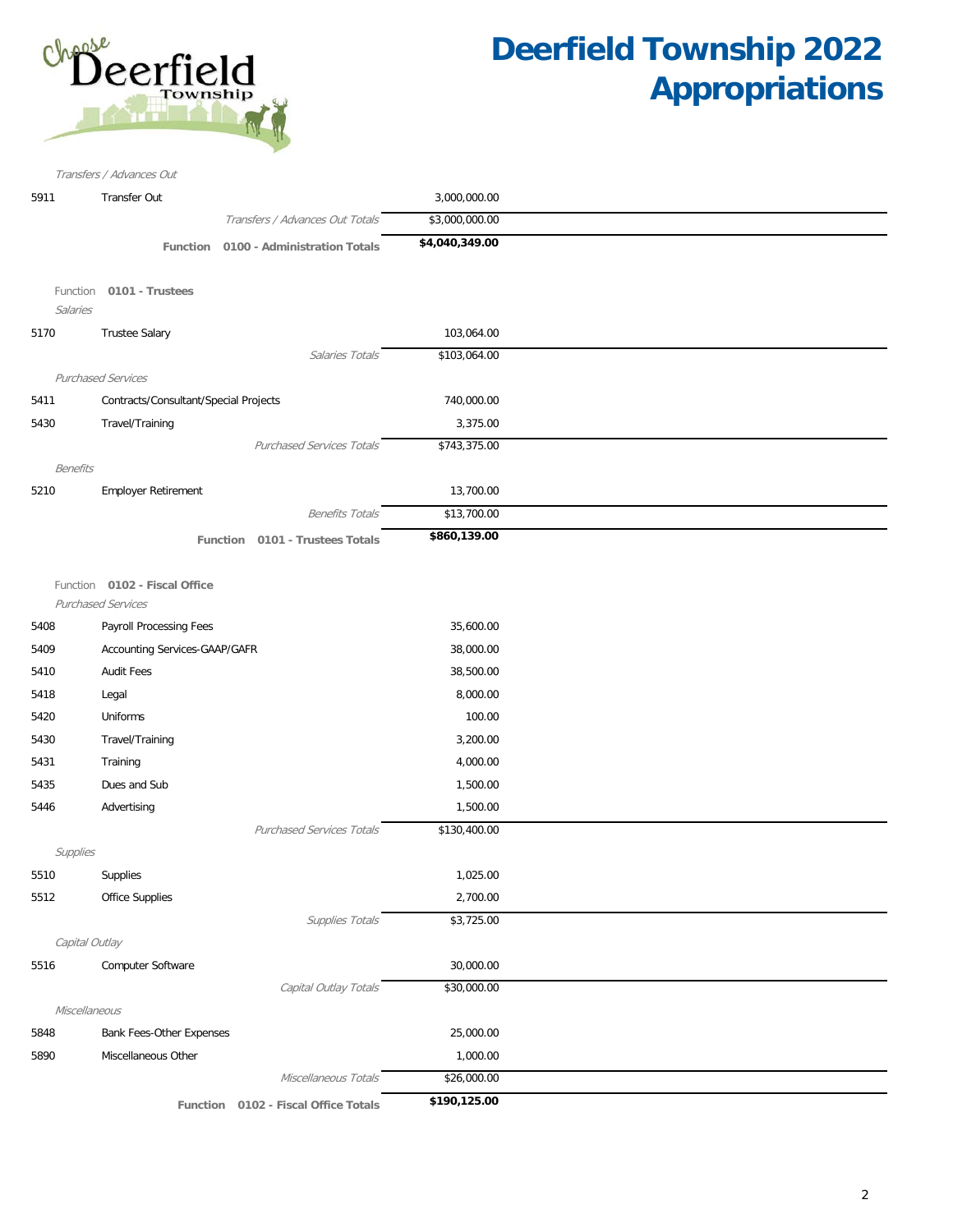

Calaries Function **0103 - Administrator's Office**

| <i>Jaiarics</i> |                                               |              |
|-----------------|-----------------------------------------------|--------------|
| 5110            | Salary                                        | 124,000.00   |
| 5131            | Salary - Admin                                | 421,200.00   |
|                 | Salaries Totals                               | \$545,200.00 |
|                 | <b>Purchased Services</b>                     |              |
| 5411            | Contracts/Consultant/Special Projects         | 110,674.00   |
| 5430            | Travel/Training                               | 1,000.00     |
| 5431            | Training                                      | 7,300.00     |
| 5435            | Dues and Sub                                  | 10,569.00    |
|                 | <b>Purchased Services Totals</b>              | \$129,543.00 |
| <b>Benefits</b> |                                               |              |
| 5210            | <b>Employer Retirement</b>                    | 15,200.00    |
|                 | <b>Benefits Totals</b>                        | \$15,200.00  |
|                 | Function 0103 - Administrator's Office Totals | \$689,943.00 |
|                 |                                               |              |
|                 | Function 0104 - Human Resources               |              |
|                 | <b>Purchased Services</b>                     |              |
| 5414            | Employment Expenses-Human Resources           | 4,500.00     |
| 5430            | Travel/Training                               | 600.00       |
| 5431            | Training                                      | 3,950.00     |
| 5435            | Dues and Sub                                  | 735.00       |
|                 | <b>Purchased Services Totals</b>              | \$9,785.00   |
| Supplies        |                                               |              |
| 5510            | Supplies                                      | 600.00       |
| 5512            | <b>Office Supplies</b>                        | 600.00       |
|                 | Supplies Totals                               | \$1,200.00   |
|                 | Miscellaneous                                 |              |
| 5890            | Miscellaneous Other                           | 360.00       |
|                 | Miscellaneous Totals                          | \$360.00     |
| Benefits        |                                               |              |
| 5210            | <b>Employer Retirement</b>                    | 4,700.00     |
|                 | <b>Benefits Totals</b>                        | \$4,700.00   |
|                 | Function 0104 - Human Resources Totals        | \$16,045.00  |
|                 |                                               |              |
|                 | Function 0105 - Economic Development          |              |
|                 | Purchased Services                            |              |
| 5411            | Contracts/Consultant/Special Projects         | 11,000.00    |
| 5419            | <b>Contract Services</b>                      | 14,565.00    |
| 5430            | Travel/Training                               | 2,725.00     |
| 5431            | Training                                      | 1,000.00     |
| 5435            | Dues and Sub                                  | 6,894.00     |
| 5446            | Advertising                                   | 7,500.00     |
| 5449            | Other Communications Services                 | 400.00       |
|                 |                                               |              |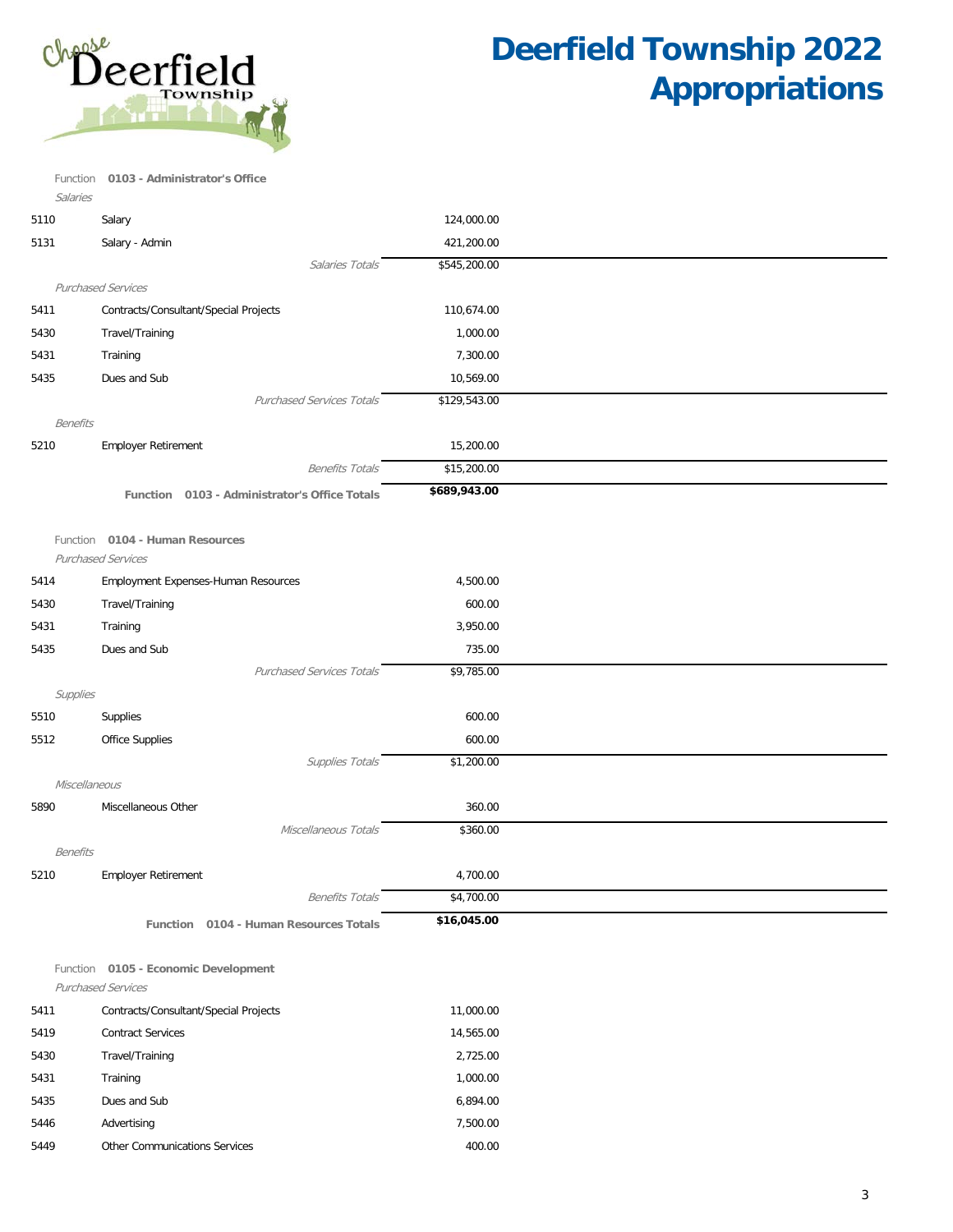

| 5461           | Deerfield Township Digest                   | 21,000.00    |  |
|----------------|---------------------------------------------|--------------|--|
| 5481           | Other Township Events                       | 30,000.00    |  |
|                | <b>Purchased Services Totals</b>            | \$95,084.00  |  |
| Supplies       |                                             |              |  |
| 5510           | Supplies                                    | 1,000.00     |  |
|                | Supplies Totals                             | \$1,000.00   |  |
| Capital Outlay |                                             |              |  |
| 5516           | Computer Software                           | 2,040.00     |  |
|                | Capital Outlay Totals                       | \$2,040.00   |  |
| Miscellaneous  |                                             |              |  |
| 5881           | Donations                                   | 74,500.00    |  |
| 5890           | Miscellaneous Other                         | 12,200.00    |  |
|                | Miscellaneous Totals                        | \$86,700.00  |  |
|                | Function 0105 - Economic Development Totals | \$184,824.00 |  |
|                |                                             |              |  |
| Function       | 0106 - Planning and Zoing                   |              |  |
| Salaries       |                                             |              |  |
| 5138           | Community Development Salary                | 305,858.00   |  |
|                | Salaries Totals                             | \$305,858.00 |  |
|                | Purchased Services                          |              |  |
| 5415           | Nuisance Abatement-Community Development    | 10,000.00    |  |
| 5420           | Uniforms                                    | 650.00       |  |
| 5423           | Repairs and Maintenance                     | 500.00       |  |
| 5430           | Travel/Training                             | 5,250.00     |  |
| 5431           | Training                                    | 3,935.00     |  |
| 5435           | Dues and Sub                                | 2,251.00     |  |
| 5446           | Advertising                                 | 8,000.00     |  |
| 5517           | Computer Hardware and Software Maintenance  | 11,500.00    |  |
|                | <b>Purchased Services Totals</b>            | \$42,086.00  |  |
| Supplies       |                                             |              |  |
| 5510           | Supplies                                    | 2,480.00     |  |
| 5512           | Office Supplies                             | 1,200.00     |  |
| 5580           | Gas and Diesel Fuel                         | 850.00       |  |
|                | Supplies Totals                             | \$4,530.00   |  |
| Capital Outlay |                                             |              |  |
| 5516           | Computer Software                           | 1,410.00     |  |
| 5640           | Tools and Equipment-Major                   | 34,000.00    |  |
| 5644           | Computer Hardware                           | 10,100.00    |  |
|                | Capital Outlay Totals                       | \$45,510.00  |  |
| Miscellaneous  |                                             |              |  |
| 5890           | Miscellaneous Other                         | 1,400.00     |  |
| 5891           | Other Expenses                              | 7,200.00     |  |
|                | Miscellaneous Totals                        | \$8,600.00   |  |

Benefits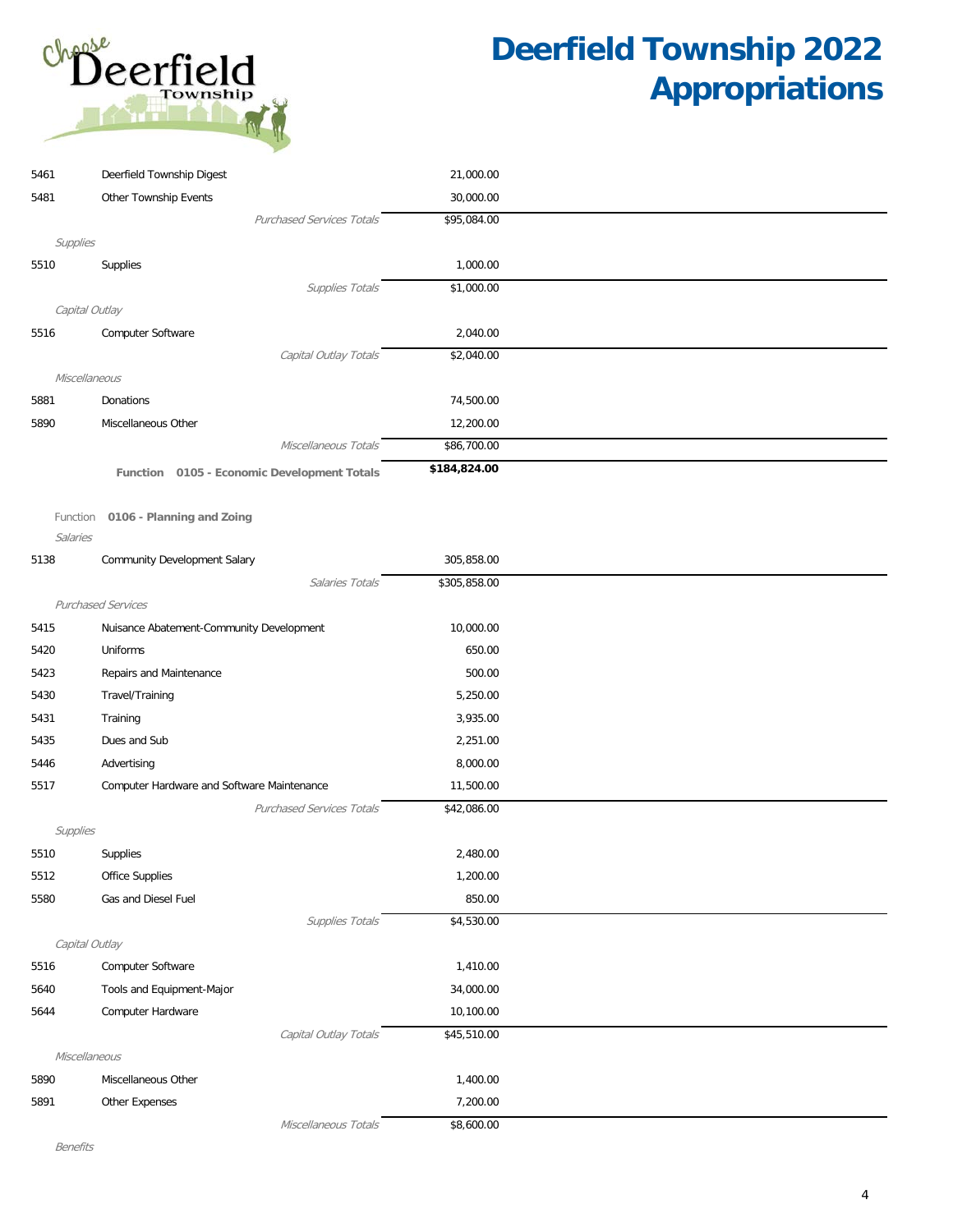

| 5210            | <b>Employer Retirement</b>                                             | 42,820.00      |  |
|-----------------|------------------------------------------------------------------------|----------------|--|
| 5260            | Worker's Compensation                                                  | 8,000.00       |  |
|                 | <b>Benefits Totals</b>                                                 | \$50,820.00    |  |
|                 | Function 0106 - Planning and Zoing Totals                              | \$457,404.00   |  |
|                 |                                                                        |                |  |
|                 | Function 0107 - Buildings and Grounds                                  |                |  |
|                 | <b>Purchased Services</b>                                              |                |  |
| 5422            | Rug and Uniform Cleaning                                               | 1,200.00       |  |
| 5423            | Repairs and Maintenance                                                | 13,500.00      |  |
| 5427            | Rental Expense                                                         | 190,700.00     |  |
| 5428            | <b>Building Maintenance</b>                                            | 22,200.00      |  |
| 5499            | <b>Utilities</b>                                                       | 62,815.00      |  |
|                 | <b>Purchased Services Totals</b>                                       | \$290,415.00   |  |
| <b>Benefits</b> |                                                                        |                |  |
| 5213            | Federal Payroll Taxes                                                  | 16,200.00      |  |
|                 | <b>Benefits Totals</b>                                                 | \$16,200.00    |  |
|                 | Function 0107 - Buildings and Grounds Totals                           | \$306,615.00   |  |
|                 |                                                                        |                |  |
|                 | Function 0210 - Street Lighting                                        |                |  |
|                 | Miscellaneous                                                          |                |  |
| 5890            | Miscellaneous Other                                                    | 60,000.00      |  |
|                 | Miscellaneous Totals                                                   | \$60,000.00    |  |
|                 | Function 0210 - Street Lighting Totals                                 | \$60,000.00    |  |
|                 |                                                                        |                |  |
|                 | Fund 100 - General Fund Totals                                         | \$6,805,444.00 |  |
|                 |                                                                        |                |  |
|                 | Fund 202 - Motor Vehicle                                               |                |  |
|                 | Function 0200 - Roads and Transportations<br><b>Purchased Services</b> |                |  |
| 5419            | <b>Contract Services</b>                                               | 600,000.00     |  |
|                 | <b>Purchased Services Totals</b>                                       | \$600,000.00   |  |
|                 |                                                                        | \$600,000.00   |  |
|                 | Fund 202 - Motor Vehicle Totals                                        |                |  |
|                 |                                                                        |                |  |
|                 | Fund 203 - Gasoline Tax                                                |                |  |
|                 | Function 0200 - Roads and Transportations<br><b>Purchased Services</b> |                |  |
| 5419            | <b>Contract Services</b>                                               | 1,000,000.00   |  |
|                 | <b>Purchased Services Totals</b>                                       | \$1,000,000.00 |  |
|                 | Fund 203 - Gasoline Tax Totals                                         | \$1,000,000.00 |  |
|                 |                                                                        |                |  |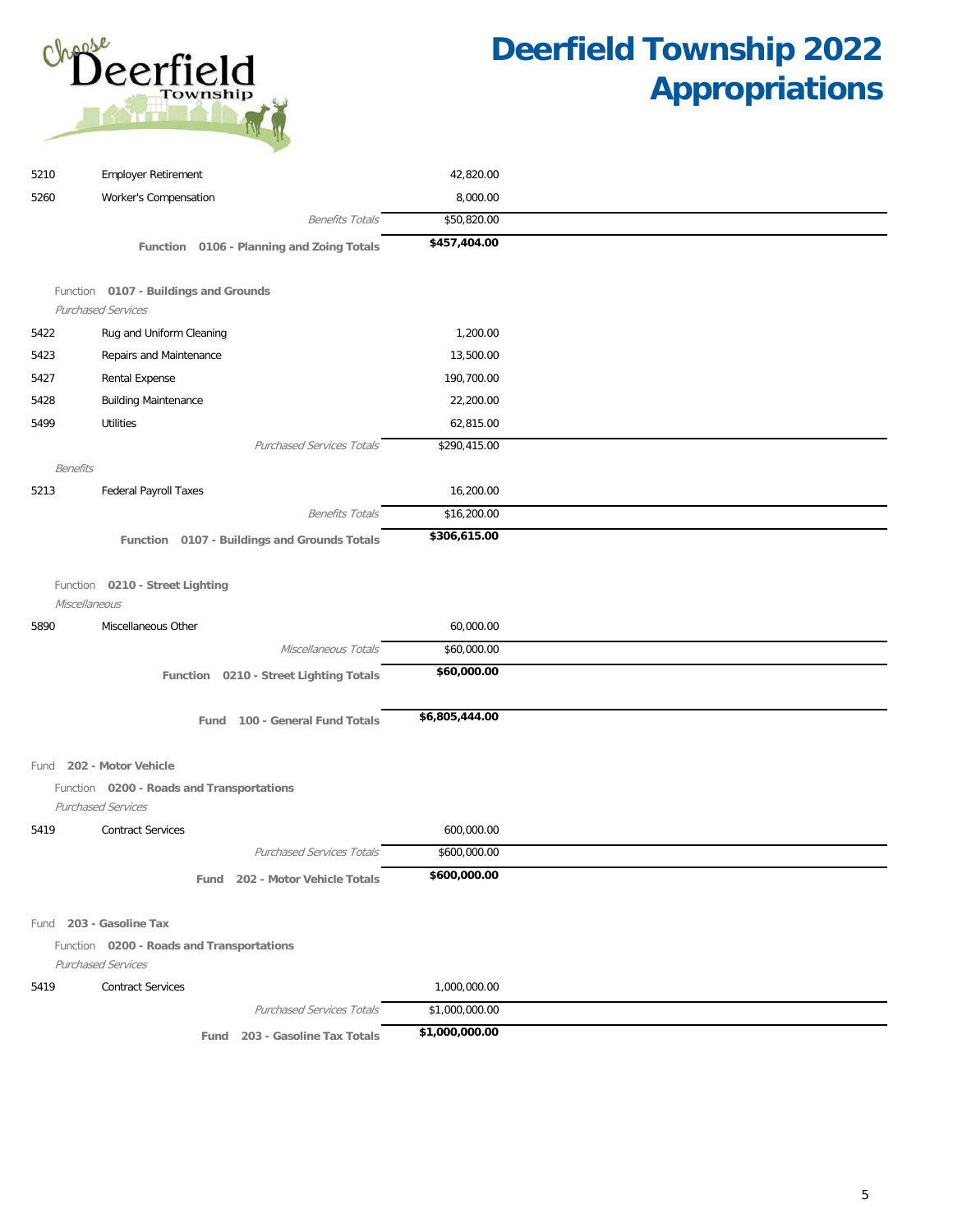

#### Fund **204 - Road and Bridge**

Function **0200 - Roads and Transportations**

| Salaries        |                                       |              |
|-----------------|---------------------------------------|--------------|
| 5133            | Road Salary                           | 756,704.00   |
|                 | Salaries Totals                       | \$756,704.00 |
|                 | <b>Purchased Services</b>             |              |
| 5411            | Contracts/Consultant/Special Projects | 346,133.00   |
| 5420            | Uniforms                              | 11,780.00    |
| 5422            | Rug and Uniform Cleaning              | 1,500.00     |
| 5423            | Repairs and Maintenance               | 72,000.00    |
| 5424            | Insurance-Property/Casualty           | 12,126.00    |
| 5425            | Insurance-Fleet                       | 15,339.00    |
| 5426            | Insurance-General                     | 5,721.00     |
| 5427            | Rental Expense                        | 500.00       |
| 5428            | <b>Building Maintenance</b>           | 5,400.00     |
| 5430            | Travel/Training                       | 400.00       |
| 5431            | Training                              | 7,505.00     |
| 5435            | Dues and Sub                          | 1,880.00     |
| 5436            | Crack Sealing and Painting            | 20,000.00    |
| 5499            | <b>Utilities</b>                      | 29,998.00    |
|                 | <b>Purchased Services Totals</b>      | \$530,282.00 |
| Supplies        |                                       |              |
| 5510            | Supplies                              | 15,500.00    |
| 5512            | <b>Office Supplies</b>                | 775.00       |
| 5523            | Maintenance Materials and Supplies    | 218,480.00   |
| 5570            | Minor Tools and Equipment             | 7,700.00     |
| 5580            | Gas and Diesel Fuel                   | 36,800.00    |
|                 | Supplies Totals                       | \$279,255.00 |
|                 | Capital Outlay                        |              |
| 5516            | Computer Software                     | 210.00       |
| 5640            | Tools and Equipment-Major             | 900.00       |
| 5644            | Computer Hardware                     | 3,600.00     |
| 5650            | Vehicles and Mowing Equipment         | 368,200.00   |
|                 | Capital Outlay Totals                 | \$372,910.00 |
|                 | Miscellaneous                         |              |
| 5845            | Auditor's and Treasurer's Fees        | 17,000.00    |
| 5847            | DRET Fees-Real Estate Tax             | 1,735.00     |
| 5890            | Miscellaneous Other                   | 23,000.00    |
|                 | Miscellaneous Totals                  | \$41,735.00  |
| <b>Benefits</b> |                                       |              |
| 5210            | <b>Employer Retirement</b>            | 105,938.00   |
| 5213            | Federal Payroll Taxes                 | 10,972.00    |
| 5220            | Health Insurance                      | 222,152.00   |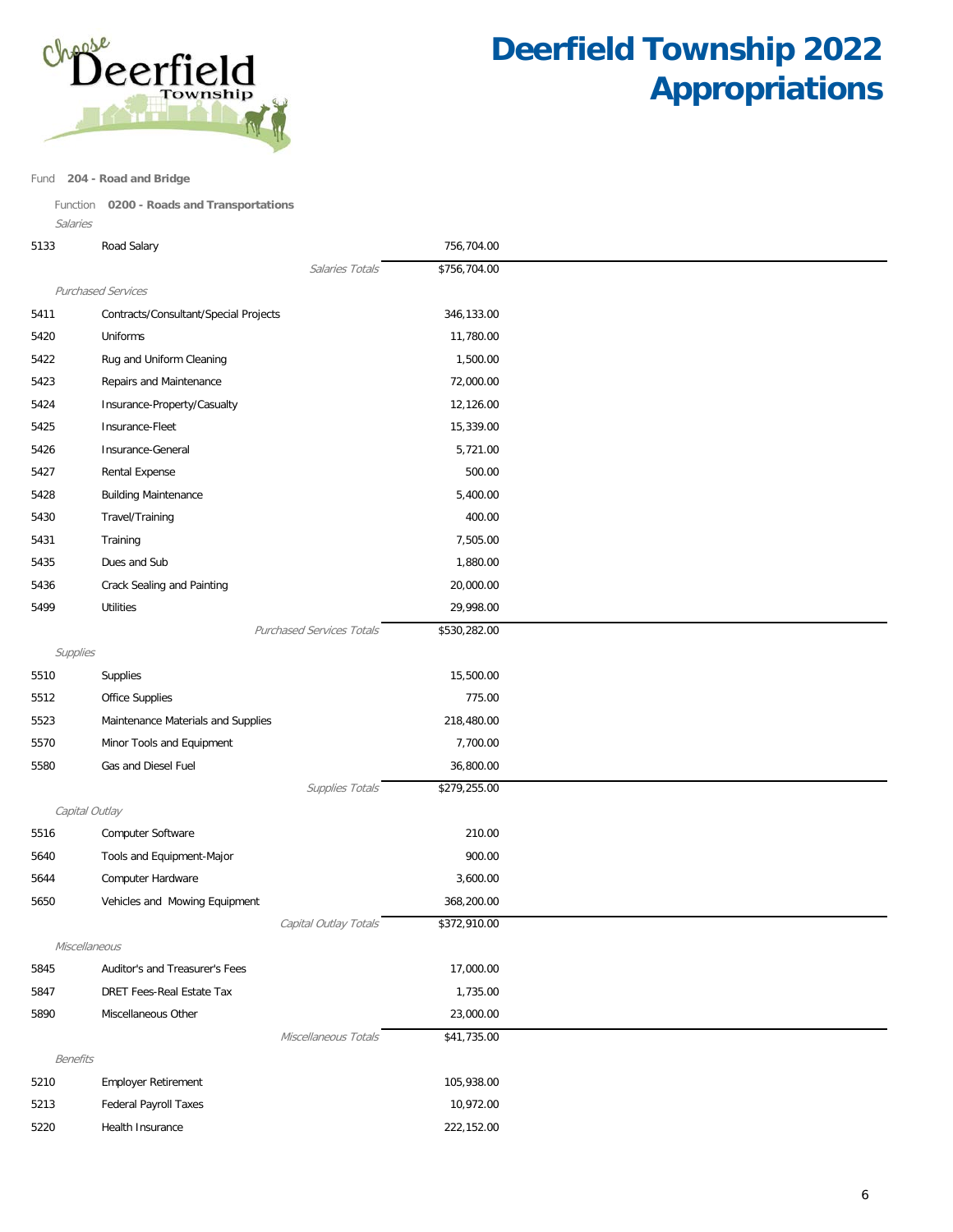

|      | Freed OOA Book and Building Takels. | \$2,349,306.00 |  |
|------|-------------------------------------|----------------|--|
|      | <b>Benefits Totals</b>              | \$368,420.00   |  |
| 5260 | Worker's Compensation               | 18,771.00      |  |
| 5230 | Life Insurance                      | 700.00         |  |
| 5226 | Vision Insurance                    | 1,444.00       |  |
| 5225 | Dental Insurance                    | 8,443.00       |  |
|      |                                     |                |  |

**fund** 204 - Road and Bridge Totals **\$2,349** 

Fund **205 - Cemetery**

Function **0405 - Cemeteries**

| Salaries        |                                       |              |
|-----------------|---------------------------------------|--------------|
| 5137            | Cemetery Salary                       | 126,500.00   |
|                 | Salaries Totals                       | \$126,500.00 |
|                 | Purchased Services                    |              |
| 5411            | Contracts/Consultant/Special Projects | 57,137.00    |
| 5420            | Uniforms                              | 1,000.00     |
| 5422            | Rug and Uniform Cleaning              | 2,000.00     |
| 5423            | Repairs and Maintenance               | 11,000.00    |
| 5424            | Insurance-Property/Casualty           | 3,691.00     |
| 5425            | Insurance-Fleet                       | 1,424.00     |
| 5426            | Insurance-General                     | 1,072.00     |
| 5427            | Rental Expense                        | 1,000.00     |
| 5430            | Travel/Training                       | 500.00       |
| 5431            | Training                              | 1,100.00     |
| 5499            | <b>Utilities</b>                      | 25,159.00    |
|                 | <b>Purchased Services Totals</b>      | \$105,083.00 |
| Supplies        |                                       |              |
| 5510            | Supplies                              | 11,100.00    |
| 5512            | <b>Office Supplies</b>                | 500.00       |
| 5570            | Minor Tools and Equipment             | 1,500.00     |
| 5580            | Gas and Diesel Fuel                   | 9,000.00     |
|                 | Supplies Totals                       | \$22,100.00  |
|                 | Capital Outlay                        |              |
| 5610            | Improvement of Sites                  | 360,000.00   |
| 5650            | Vehicles and Mowing Equipment         | 16,500.00    |
|                 | Capital Outlay Totals                 | \$376,500.00 |
|                 | Miscellaneous                         |              |
| 5890            | Miscellaneous Other                   | 9,350.00     |
|                 | Miscellaneous Totals                  | \$9,350.00   |
| <b>Benefits</b> |                                       |              |
| 5210            | <b>Employer Retirement</b>            | 17,560.00    |
| 5213            | Federal Payroll Taxes                 | 1,819.00     |
| 5220            | Health Insurance                      | 35,943.00    |
| 5225            | Dental Insurance                      | 934.00       |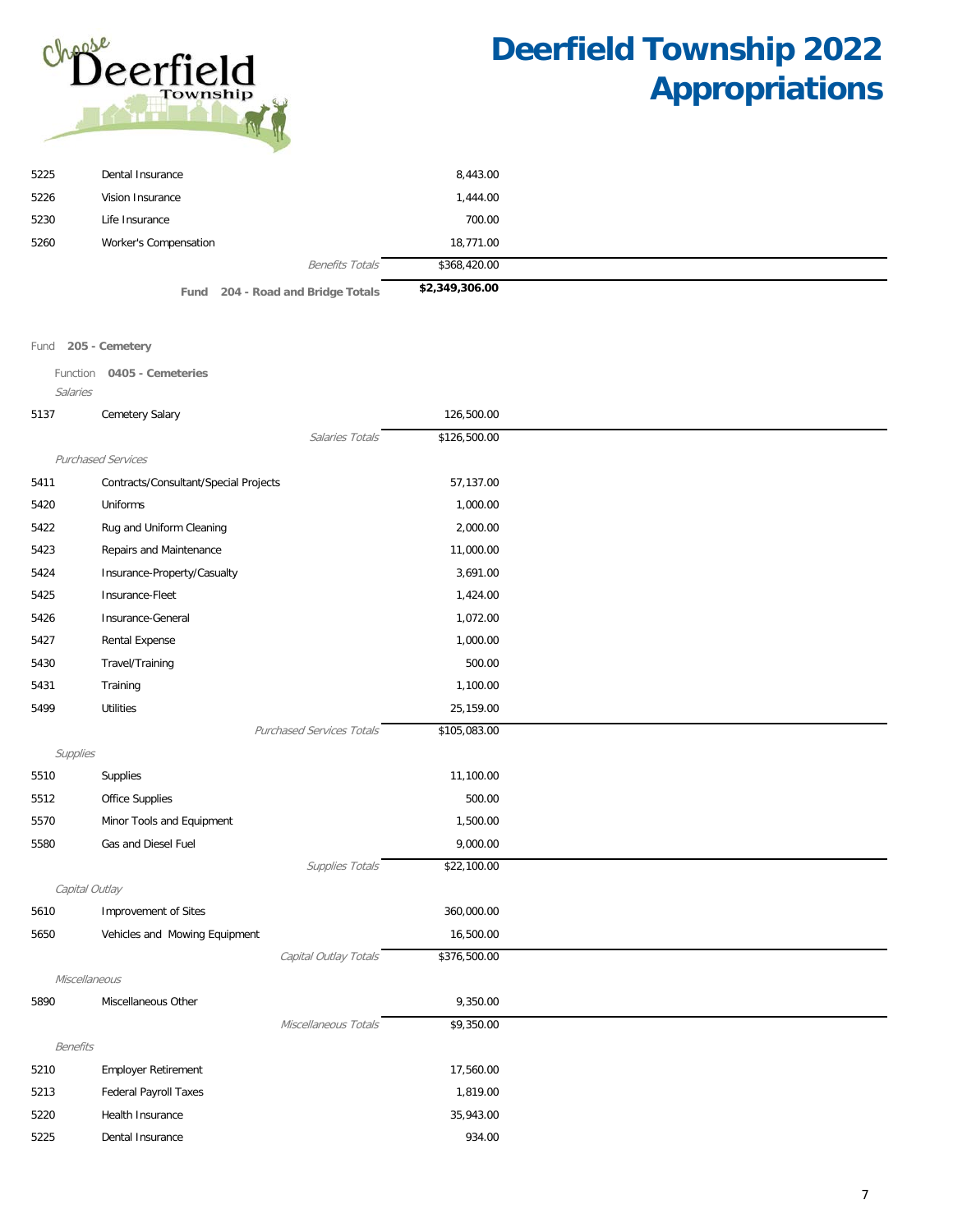

| 5226     | Vision Insurance                  |                                   | 180.00         |  |
|----------|-----------------------------------|-----------------------------------|----------------|--|
| 5230     | Life Insurance                    |                                   | 127.00         |  |
| 5260     | Worker's Compensation             |                                   | 3,500.00       |  |
|          |                                   | <b>Benefits Totals</b>            | \$60,063.00    |  |
|          | Fund                              | 205 - Cemetery Totals             | \$699,596.00   |  |
|          |                                   |                                   |                |  |
| Fund     | 209 - Police District             |                                   |                |  |
|          | Function 0300 - Police Protection |                                   |                |  |
|          | <b>Purchased Services</b>         |                                   |                |  |
| 5412     | Contracts-Police                  |                                   | 3,656,091.00   |  |
| 5419     | <b>Contract Services</b>          |                                   | 9,800.00       |  |
| 5420     | Uniforms                          |                                   | 13,000.00      |  |
| 5422     | Rug and Uniform Cleaning          |                                   | 4,500.00       |  |
| 5423     | Repairs and Maintenance           |                                   | 62,800.00      |  |
| 5424     | Insurance-Property/Casualty       |                                   | 527.00         |  |
| 5425     | Insurance-Fleet                   |                                   | 15,826.00      |  |
| 5426     | Insurance-General                 |                                   | 2,435.00       |  |
| 5427     | Rental Expense                    |                                   | 105,000.00     |  |
| 5499     | <b>Utilities</b>                  |                                   | 44,598.00      |  |
|          |                                   | <b>Purchased Services Totals</b>  | \$3,914,577.00 |  |
| Supplies |                                   |                                   |                |  |
| 5510     | Supplies                          |                                   | 3,300.00       |  |
| 5512     | Office Supplies                   |                                   | 9,000.00       |  |
| 5570     | Minor Tools and Equipment         |                                   | 12,100.00      |  |
| 5580     | Gas and Diesel Fuel               |                                   | 105,000.00     |  |
|          |                                   | Supplies Totals                   | \$129,400.00   |  |
|          | Capital Outlay                    |                                   |                |  |
| 5640     | Tools and Equipment-Major         |                                   | 8,600.00       |  |
| 5644     | Computer Hardware                 |                                   | 10,500.00      |  |
| 5645     | Office Equipment                  |                                   | 2,000.00       |  |
| 5650     | Vehicles and Mowing Equipment     |                                   | 168,731.00     |  |
|          |                                   | Capital Outlay Totals             | \$189,831.00   |  |
|          | Miscellaneous                     |                                   |                |  |
| 5845     | Auditor's and Treasurer's Fees    |                                   | 50,000.00      |  |
| 5847     | DRET Fees-Real Estate Tax         |                                   | 3,500.00       |  |
| 5881     | Donations                         |                                   | 100,000.00     |  |
| 5890     | Miscellaneous Other               |                                   | 15,000.00      |  |
| 5891     | Other Expenses                    |                                   | 8,000.00       |  |
|          |                                   | Miscellaneous Totals              | \$176,500.00   |  |
|          |                                   | Fund 209 - Police District Totals | \$4,410,308.00 |  |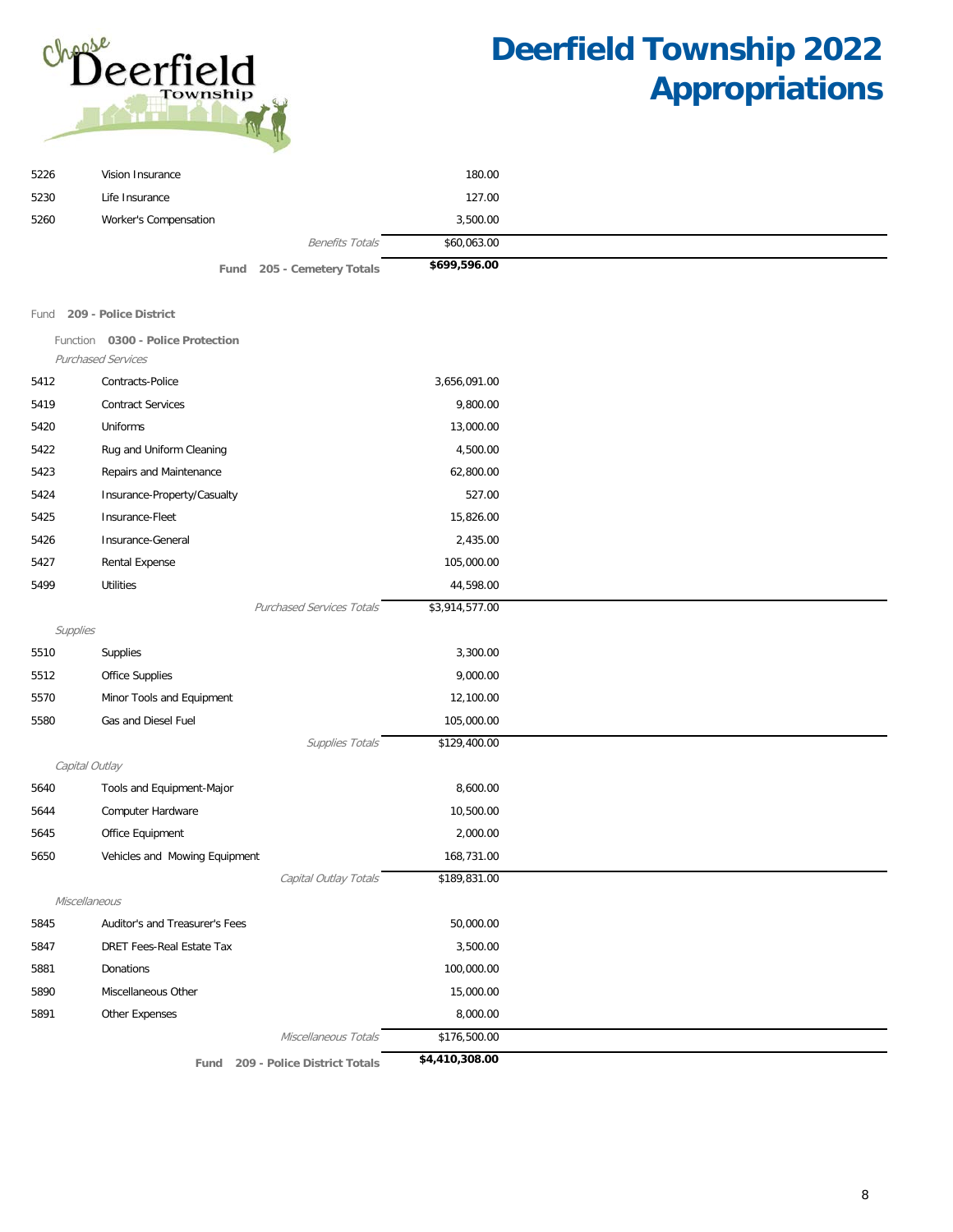

Fund **212 - Park**

Function **0500 - Parks and Recreation**

| 5134           | Park Salary                           | 468,953.00     |  |
|----------------|---------------------------------------|----------------|--|
|                | Salaries Totals                       | \$468,953.00   |  |
|                | <b>Purchased Services</b>             |                |  |
| 5411           | Contracts/Consultant/Special Projects | 211,963.00     |  |
| 5419           | <b>Contract Services</b>              | 2,404,081.00   |  |
| 5420           | Uniforms                              | 3,450.00       |  |
| 5423           | Repairs and Maintenance               | 74,700.00      |  |
| 5424           | Insurance-Property/Casualty           | 10,545.00      |  |
| 5425           | Insurance-Fleet                       | 3,974.00       |  |
| 5426           | Insurance-General                     | 3,218.00       |  |
| 5427           | Rental Expense                        | 1,000.00       |  |
| 5428           | <b>Building Maintenance</b>           | 4,500.00       |  |
| 5430           | Travel/Training                       | 700.00         |  |
| 5431           | Training                              | 7,700.00       |  |
| 5435           | Dues and Sub                          | 1,300.00       |  |
| 5446           | Advertising                           | 1,815.00       |  |
| 5499           | <b>Utilities</b>                      | 70,829.00      |  |
| 5611           | Fertilization and Seeding             | 30,000.00      |  |
|                | <b>Purchased Services Totals</b>      | \$2,829,775.00 |  |
| Supplies       |                                       |                |  |
| 5510           | Supplies                              | 17,125.00      |  |
|                |                                       |                |  |
| 5512           | Office Supplies                       | 500.00         |  |
|                |                                       |                |  |
| 5523           | Maintenance Materials and Supplies    | 20,000.00      |  |
|                |                                       |                |  |
| 5570           | Minor Tools and Equipment             | 3,500.00       |  |
|                |                                       |                |  |
| 5580           | Gas and Diesel Fuel                   | 19,500.00      |  |
|                |                                       |                |  |
|                | Supplies Totals                       | \$60,625.00    |  |
| Capital Outlay |                                       |                |  |
| 5429           | Computer Hardware                     | 1,900.00       |  |
| 5610           | <b>Improvement of Sites</b>           | 269,000.00     |  |
| 5640           | Tools and Equipment-Major             | 1,400.00       |  |
| 5650           | Vehicles and Mowing Equipment         | 210,000.00     |  |
|                | Capital Outlay Totals                 | \$482,300.00   |  |
| Miscellaneous  |                                       |                |  |
| 5845           | Auditor's and Treasurer's Fees        | 13,200.00      |  |

5847 DRET Fees-Real Estate Tax 1,069.00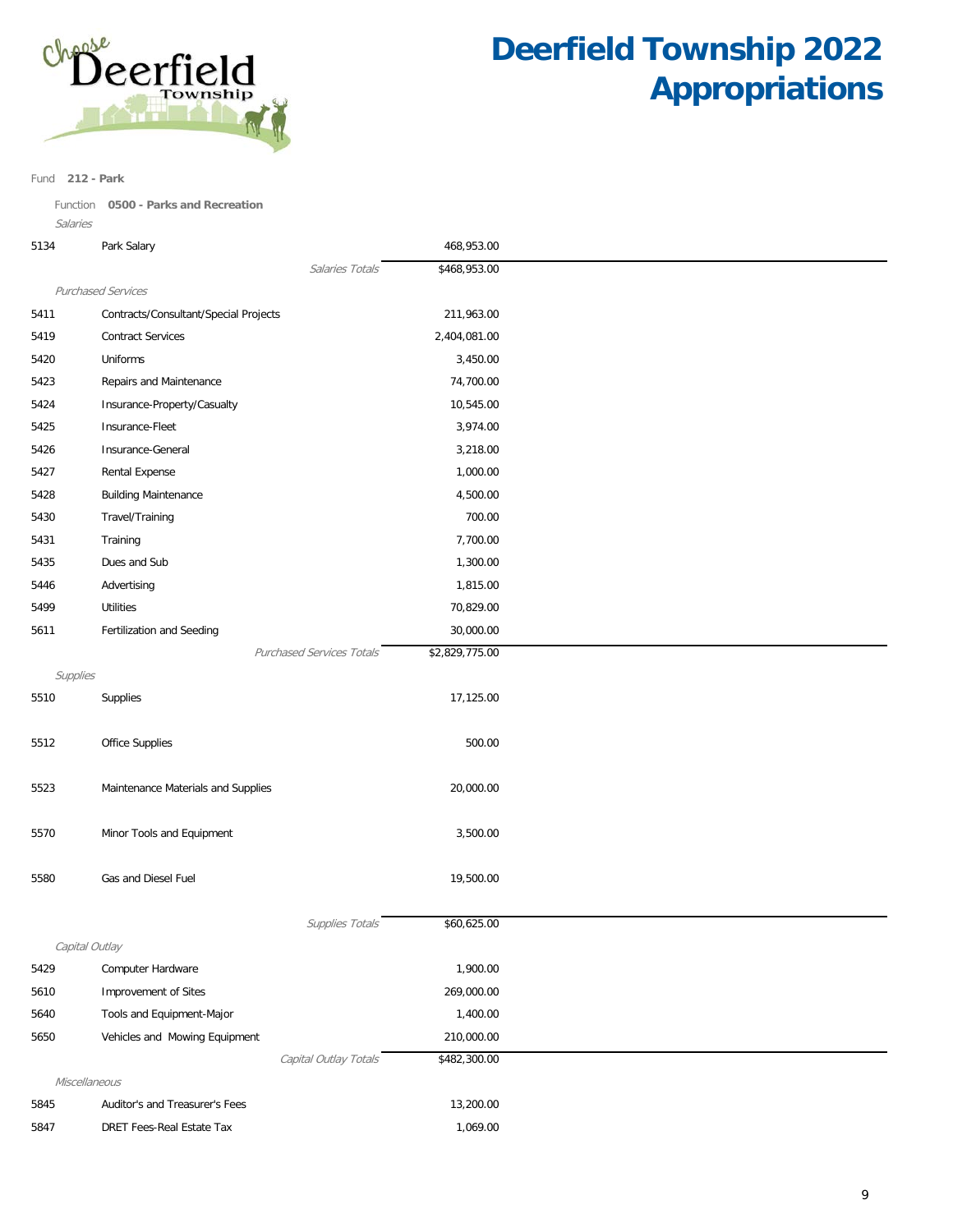

| 5848     | Bank Fees-Other Expenses   |      |                        | 2,500.00       |  |
|----------|----------------------------|------|------------------------|----------------|--|
| 5881     | Donations                  |      |                        | 2,600.00       |  |
| 5882     | Park Programs              |      |                        | 21,750.00      |  |
| 5890     | Miscellaneous Other        |      |                        | 10,820.00      |  |
| 5891     | Other Expenses             |      |                        | 13,500.00      |  |
|          |                            |      | Miscellaneous Totals   | \$65,439.00    |  |
| Benefits |                            |      |                        |                |  |
| 5210     | <b>Employer Retirement</b> |      |                        | 65,653.00      |  |
| 5213     | Federal Payroll Taxes      |      |                        | 6,800.00       |  |
| 5220     | Health Insurance           |      |                        | 85,505.00      |  |
| 5225     | Dental Insurance           |      |                        | 4,252.00       |  |
| 5226     | Vision Insurance           |      |                        | 731.00         |  |
| 5230     | Life Insurance             |      |                        | 445.00         |  |
| 5260     | Worker's Compensation      |      |                        | 11,724.00      |  |
|          |                            |      | <b>Benefits Totals</b> | \$175,110.00   |  |
|          |                            | Fund | 212 - Park Totals      | \$4,082,202.00 |  |

#### Fund **220 - Fire**

Function **0305 - Fire Protection** Salaries

| 5132     | Fire Salary                           | 5,054,244.00   |
|----------|---------------------------------------|----------------|
|          | Salaries Totals                       | \$5,054,244.00 |
|          | <b>Purchased Services</b>             |                |
| 5411     | Contracts/Consultant/Special Projects | 225,000.00     |
| 5413     | Other Expenses-EMS Billing            | 60,000.00      |
| 5419     | <b>Contract Services</b>              | 189,732.00     |
| 5420     | Uniforms                              | 55,400.00      |
| 5422     | Rug and Uniform Cleaning              | 3,000.00       |
| 5423     | Repairs and Maintenance               | 10,500.00      |
| 5424     | Insurance-Property/Casualty           | 24,780.00      |
| 5425     | Insurance-Fleet                       | 37,792.00      |
| 5426     | Insurance-General                     | 14,661.00      |
| 5428     | <b>Building Maintenance</b>           | 60,000.00      |
| 5430     | Travel/Training                       | 4,000.00       |
| 5431     | Training                              | 40,000.00      |
| 5432     | Fleet-Repairs and Maintenance         | 110,250.00     |
| 5435     | Dues and Sub                          | 7,300.00       |
| 5499     | <b>Utilities</b>                      | 155,291.00     |
|          | <b>Purchased Services Totals</b>      | \$997,706.00   |
| Supplies |                                       |                |
| 5510     | Supplies                              | 40,000.00      |
| 5512     | Office Supplies                       | 3,150.00       |
| 5513     | <b>EMS Supplies</b>                   | 116,000.00     |
| 5570     | Minor Tools and Equipment             | 113,475.00     |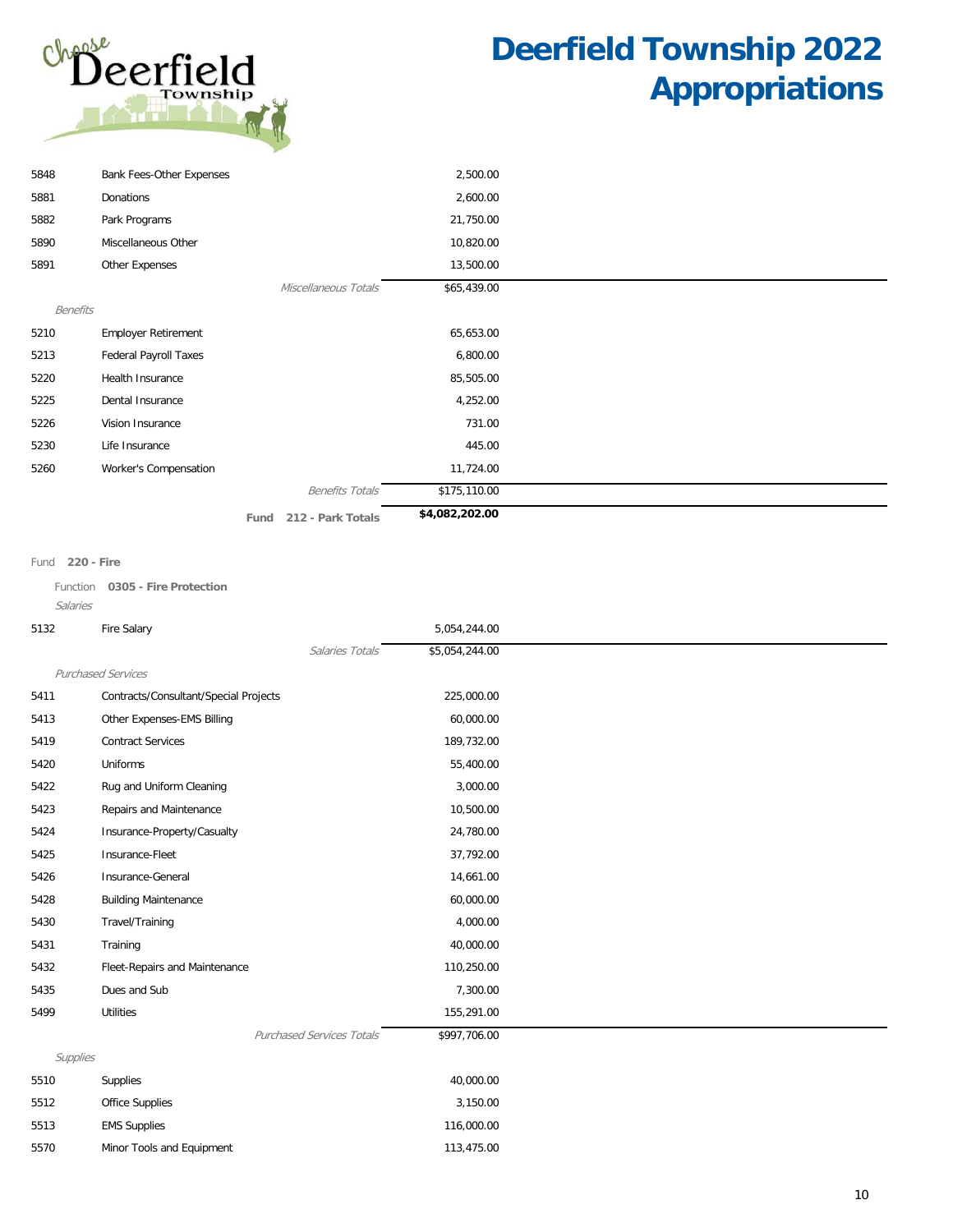

| 5580            | Gas and Diesel Fuel                        | 60,000.00      |  |
|-----------------|--------------------------------------------|----------------|--|
|                 | Supplies Totals                            | \$332,625.00   |  |
|                 | Capital Outlay                             |                |  |
| 5516            | Computer Software                          | 2,000.00       |  |
| 5640            | Tools and Equipment-Major                  | 352,400.00     |  |
| 5644            | Computer Hardware                          | 25,357.00      |  |
| 5650            | Vehicles and Mowing Equipment              | 55,000.00      |  |
|                 | Capital Outlay Totals                      | \$434,757.00   |  |
| Miscellaneous   |                                            |                |  |
| 5845            | Auditor's and Treasurer's Fees             | 73,000.00      |  |
| 5847            | DRET Fees-Real Estate Tax                  | 6,400.00       |  |
| 5890            | Miscellaneous Other                        | 5,000.00       |  |
|                 | Miscellaneous Totals                       | \$84,400.00    |  |
| <b>Benefits</b> |                                            |                |  |
| 5210            | Employer Retirement                        | 1,077,174.00   |  |
| 5213            | Federal Payroll Taxes                      | 133,741.00     |  |
| 5220            | Health Insurance                           | 969,547.00     |  |
| 5225            | Dental Insurance                           | 41,256.00      |  |
| 5226            | Vision Insurance                           | 6,571.00       |  |
| 5230            | Life Insurance                             | 3,117.00       |  |
| 5231            | <b>Tuition Reimbursement</b>               | 42,000.00      |  |
| 5260            | Worker's Compensation                      | 191,124.00     |  |
| 5290            | Other Benefits                             | 48,000.00      |  |
|                 | <b>Benefits Totals</b>                     | \$2,512,530.00 |  |
|                 | Fund 220 - Fire Totals                     | \$9,416,262.00 |  |
|                 |                                            |                |  |
| Fund            | 223 - Permissive Motor Vehicle             |                |  |
|                 | Function 0200 - Roads and Transportations  |                |  |
|                 | Purchased Services                         |                |  |
| 5419            | <b>Contract Services</b>                   | 130,000.00     |  |
|                 | Purchased Services Totals                  | \$130,000.00   |  |
|                 | Fund 223 - Permissive Motor Vehicle Totals | \$130,000.00   |  |
|                 |                                            |                |  |
|                 | Fund 228 - Ambulance and EMS               |                |  |
|                 | Function 0310 - EMS                        |                |  |
| Salaries        |                                            |                |  |
| 5140            | <b>EMS Salary</b>                          | 600,000.00     |  |
|                 | Salaries Totals                            | \$600,000.00   |  |
| <b>Benefits</b> |                                            |                |  |
| 5213            | <b>Federal Payroll Taxes</b>               | 50,000.00      |  |
|                 | <b>Benefits Totals</b>                     | \$50,000.00    |  |
|                 | 228 - Ambulance and EMS Totals<br>Fund     | \$650,000.00   |  |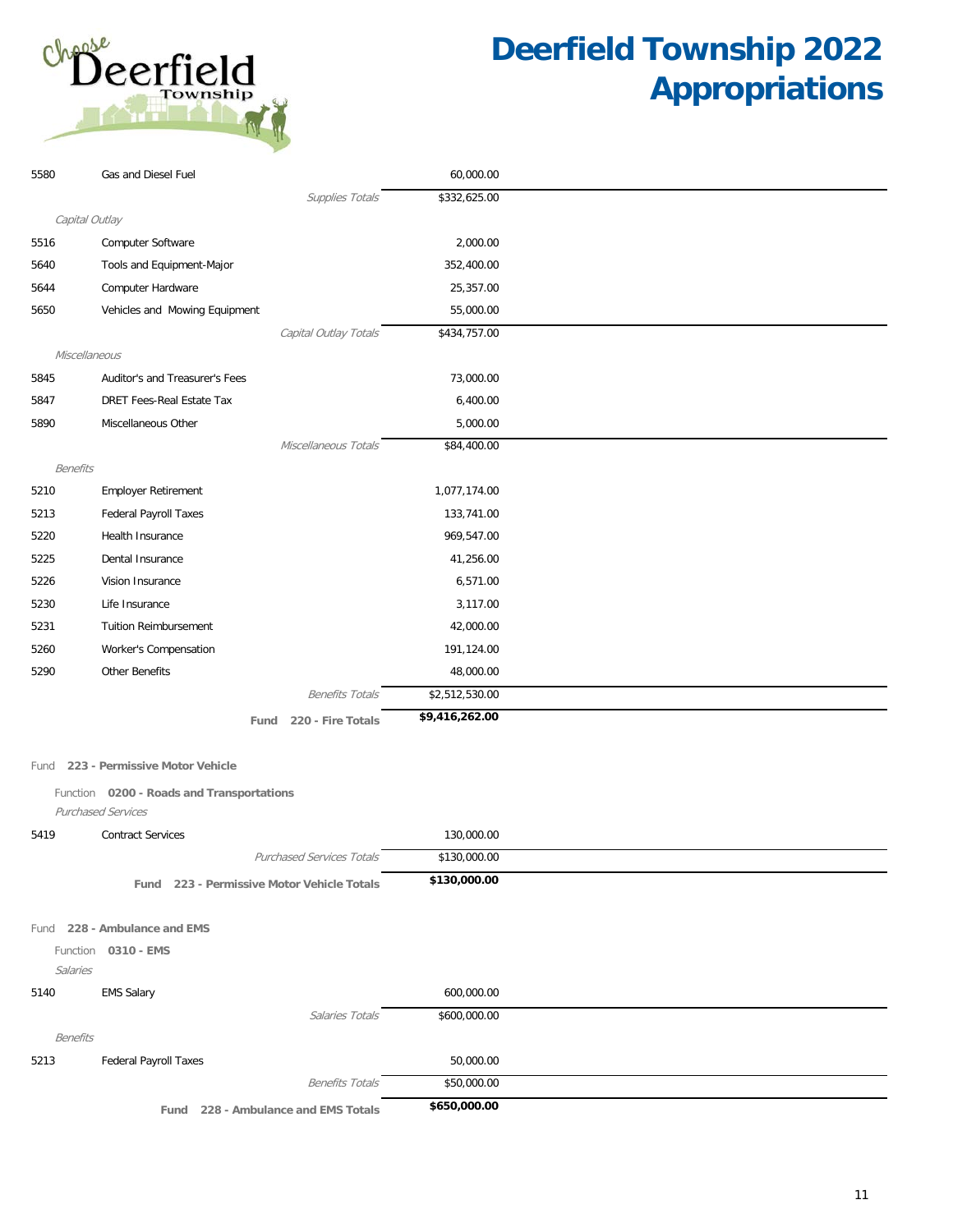

Fund **580 - Deerfield Lighting District**

Function **0210 - Street Lighting**

Miscellaneous

| 5870 | <b>Taxes and Assessments</b>                |                                               | 600,000.00   |  |
|------|---------------------------------------------|-----------------------------------------------|--------------|--|
|      |                                             | Miscellaneous Totals                          | \$600,000.00 |  |
|      |                                             | Fund 580 - Deerfield Lighting District Totals | \$600,000.00 |  |
|      |                                             |                                               |              |  |
|      | Fund 761 - Mays Bequest                     |                                               |              |  |
|      | Function 0405 - Cemeteries                  |                                               |              |  |
|      | Miscellaneous                               |                                               |              |  |
| 5848 | Bank Fees-Other Expenses                    |                                               | 15.00        |  |
| 5890 | Miscellaneous Other                         |                                               | 40.00        |  |
|      |                                             | Miscellaneous Totals                          | \$55.00      |  |
|      |                                             | Fund 761 - Mays Bequest Totals                | \$55.00      |  |
|      |                                             |                                               |              |  |
|      | Fund 762 - Green Bequest                    |                                               |              |  |
|      | Function 0405 - Cemeteries<br>Miscellaneous |                                               |              |  |
| 5848 | Bank Fees-Other Expenses                    |                                               | 15.00        |  |
| 5890 | Miscellaneous Other                         |                                               | 40.00        |  |
|      |                                             | Miscellaneous Totals                          | \$55.00      |  |
|      |                                             | Fund 762 - Green Bequest Totals               | \$55.00      |  |
|      |                                             |                                               |              |  |
|      | Fund 763 - Bowyer Bequest                   |                                               |              |  |
|      | Function 0405 - Cemeteries<br>Miscellaneous |                                               |              |  |
| 5848 | Bank Fees-Other Expenses                    |                                               | 15.00        |  |
| 5890 | Miscellaneous Other                         |                                               | 40.00        |  |
|      |                                             | Miscellaneous Totals                          | \$55.00      |  |
|      |                                             | Fund 763 - Bowyer Bequest Totals              | \$55.00      |  |
|      |                                             |                                               |              |  |
|      | Fund 764 - Erd Bequest                      |                                               |              |  |
|      | Function 0405 - Cemeteries<br>Miscellaneous |                                               |              |  |
| 5848 | Bank Fees-Other Expenses                    |                                               | 15.00        |  |
| 5890 | Miscellaneous Other                         |                                               | 80.00        |  |
|      |                                             | Miscellaneous Totals                          | \$95.00      |  |
|      |                                             | Fund 764 - Erd Bequest Totals                 | \$95.00      |  |
|      |                                             |                                               |              |  |
|      | Fund 765 - Hinkle Bequest                   |                                               |              |  |

Function **0405 - Cemeteries**

Miscellaneous

5848 Bank Fees-Other Expenses 15.00